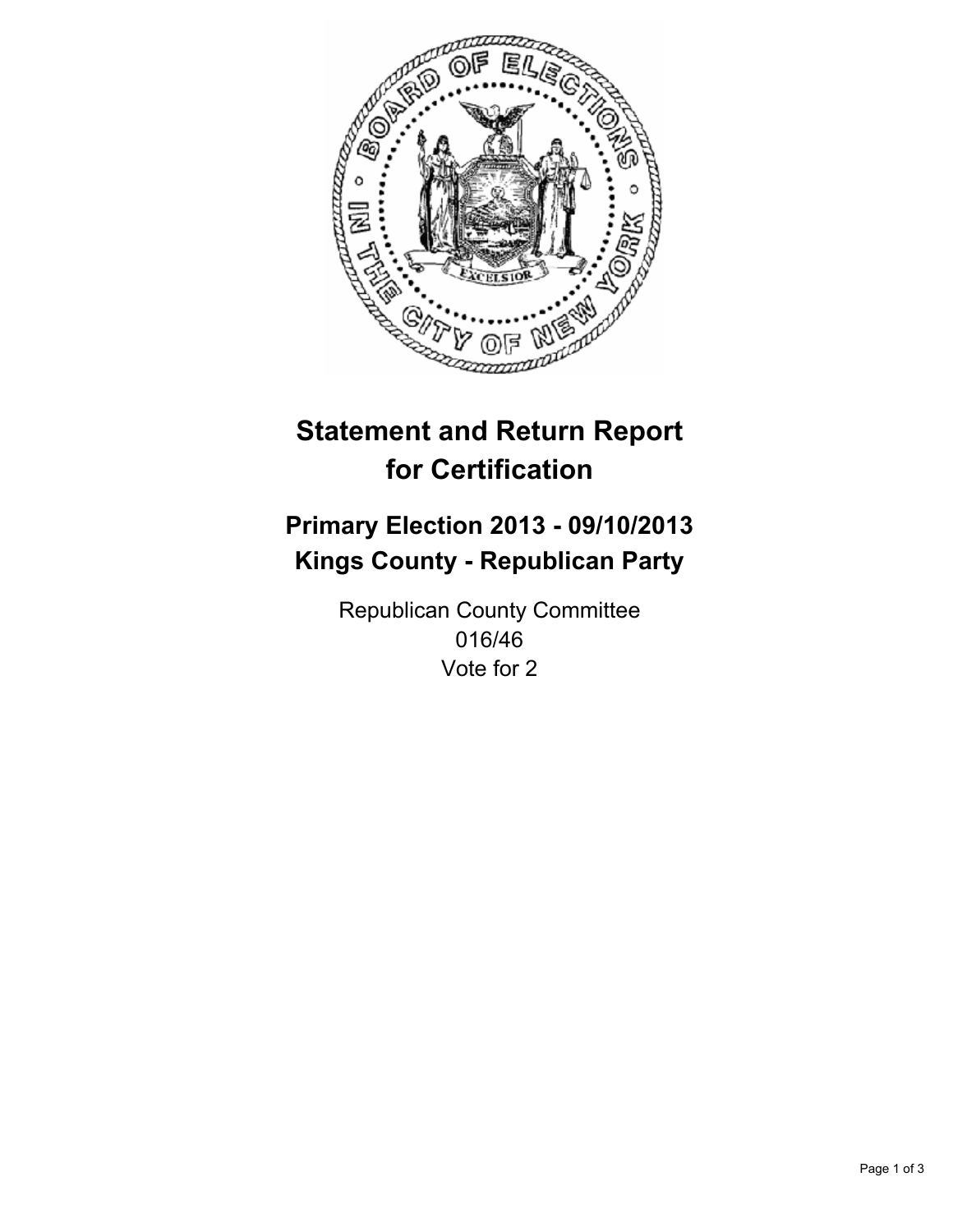

## **Assembly District 46**

| ABSENTEE/MILITARY<br>0<br><b>FEDERAL</b><br>0<br>SPECIAL PRESIDENTIAL<br>$\Omega$<br><b>AFFIDAVIT</b><br>0<br>LUDA GROYSMAN<br>2<br>ZAKHAR GROYSMAN<br>2<br><b>MIKHAIL TSIGUTKIN</b><br>SOFIA TSIGUTKIN<br>2<br><b>Total Votes</b> | <b>EMERGENCY</b> | 0 |
|------------------------------------------------------------------------------------------------------------------------------------------------------------------------------------------------------------------------------------|------------------|---|
|                                                                                                                                                                                                                                    |                  |   |
|                                                                                                                                                                                                                                    |                  |   |
|                                                                                                                                                                                                                                    |                  |   |
|                                                                                                                                                                                                                                    |                  |   |
|                                                                                                                                                                                                                                    |                  |   |
|                                                                                                                                                                                                                                    |                  |   |
|                                                                                                                                                                                                                                    |                  |   |
|                                                                                                                                                                                                                                    |                  |   |
|                                                                                                                                                                                                                                    |                  |   |